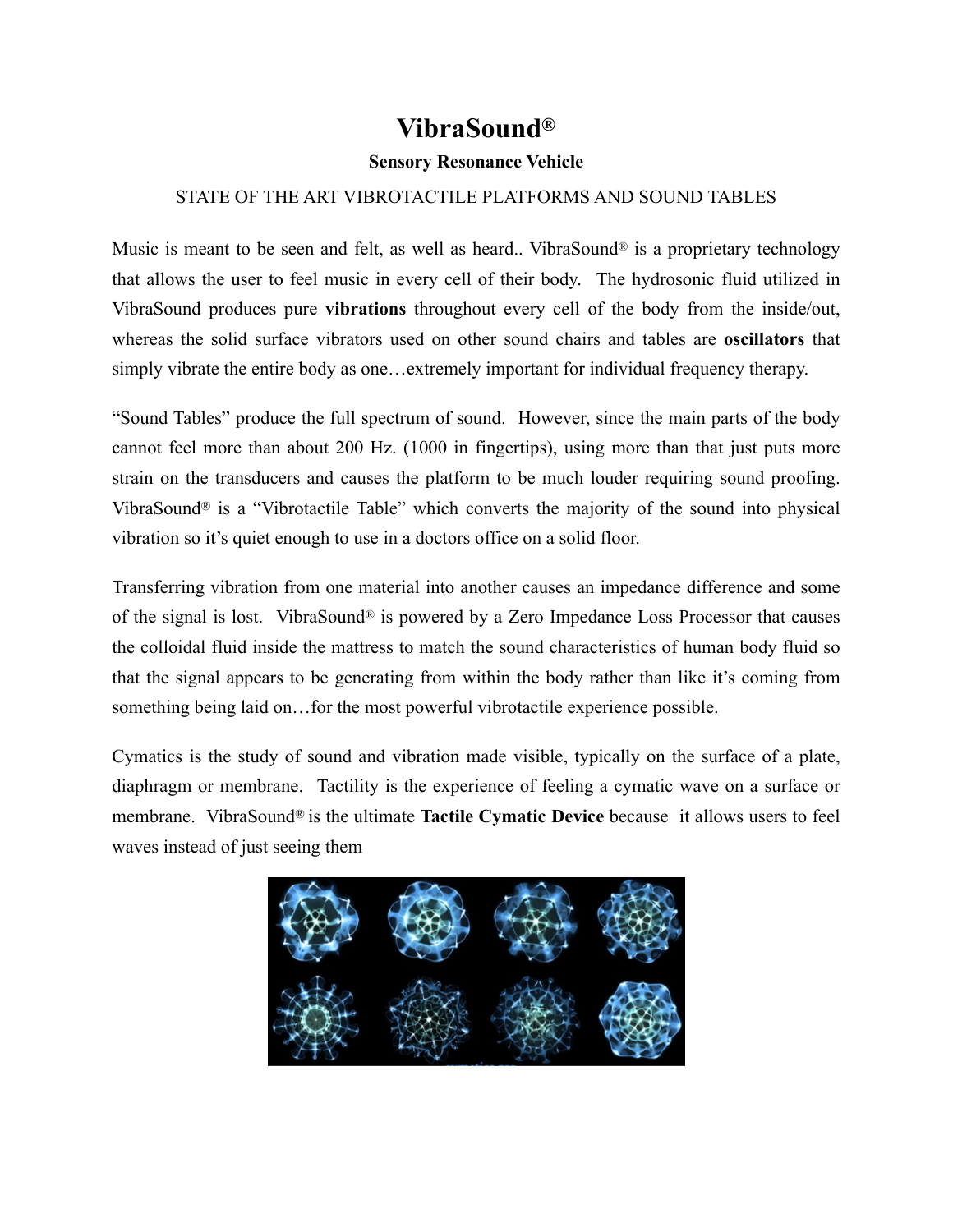Together with it's control system, the Sensorium LSV II, it's a **Sensory Resonance Vehicle**…a multi-sensory, multimedia experience platform that allows one to simultaneously see, hear and feel any type of auditory signal like frequencies, sounds, voices and music…an innerspace vehicle that allows drivers to turn the focus of attention inward…to the other side of reality where everything originates…the quantum world of ratio and pattern…and travel to Paradise by tuning in rather than tuning out…contemplation instead of meditation…Innerspace rather than outer space[.](#page-1-0)<sup>[1](#page-1-0)</sup>

<span id="page-1-1"></span>

It's a **Superconscious Link Module** that links a person's subconscious and conscious minds to level to the 3rd and highest level of cosmic mind called the super-conscious.

| <b>LEVEL OF MIND</b>      | <b>EMOTIONAL CORRELATIONS</b>                                                            |
|---------------------------|------------------------------------------------------------------------------------------|
|                           |                                                                                          |
| Super Conscious Mind      | Love - Peace - Joy - Inspiration - Generosity - Ecstasy - Connectedness - Faith - Health |
| Conscious Mind            | Intuition - Understanding - Courage - Knowledge - Council - Worship - Wisdom             |
| <b>Sub Conscious Mind</b> | Hate - Anger - Sadness - Depression - Greed - Need - Disconnection - Anger - Disease     |

It's a **Peak Experience** promoter that leads to better physical, mental, emotional and spiritual health…which dramatically improves production. The ability to relax means nothing without the

<span id="page-1-0"></span><sup>&</sup>lt;sup>1</sup>If you have the vehicle, plan, map, and fuel to go to somewhere else in outer space, you are still on the outside level of reality. Paradise is not out there somewhere but at the Center inside.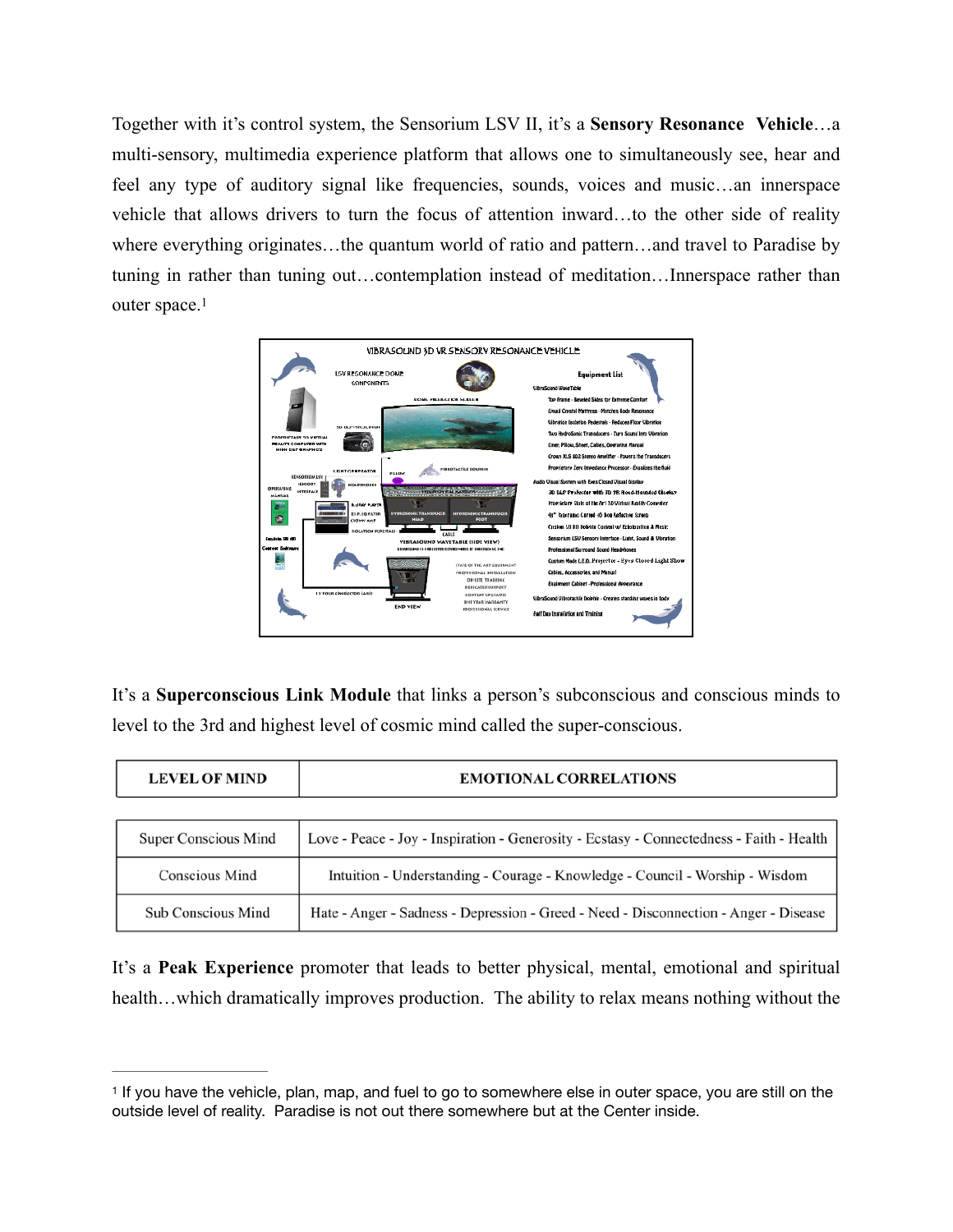simultaneousreality of being inspired.<sup>[2](#page-2-0)</sup> Simultaneous profound relaxation with inspirational. AHA! Moments and sudden Epiphanies can change lives.

VibraSound® is an **Autonomic Nervous System Regulator** that assists in the balance of the parasympathetic and sympathetic nervous system….the expansion of homeostasis to both ends of the universal vibrational spectrum of frequencies…to the levels of self-realization and selfmastery. Transmutes threat into challenge.

<span id="page-2-1"></span>

It's a superior form of **Healthy Pleasure** as opposed to unhealthy forms of sordid pleasure, which solves the problem of the Pleasure Freeze and An-Hedonism, the first stage of all disease.

- Relaxation with Inspiration
- Safety with Security
- Creative Inspiration
- Catharsis and Cathesis
- Heat and Massage
- Increased Circulation
- Guided Imagery and Visualization
- Superior Way of Experiencing Music

<span id="page-2-0"></span>[<sup>2</sup>](#page-2-1) Sensory Resonance by Don Estes, InnerSense Inc. Harmonic Law Publications 1988